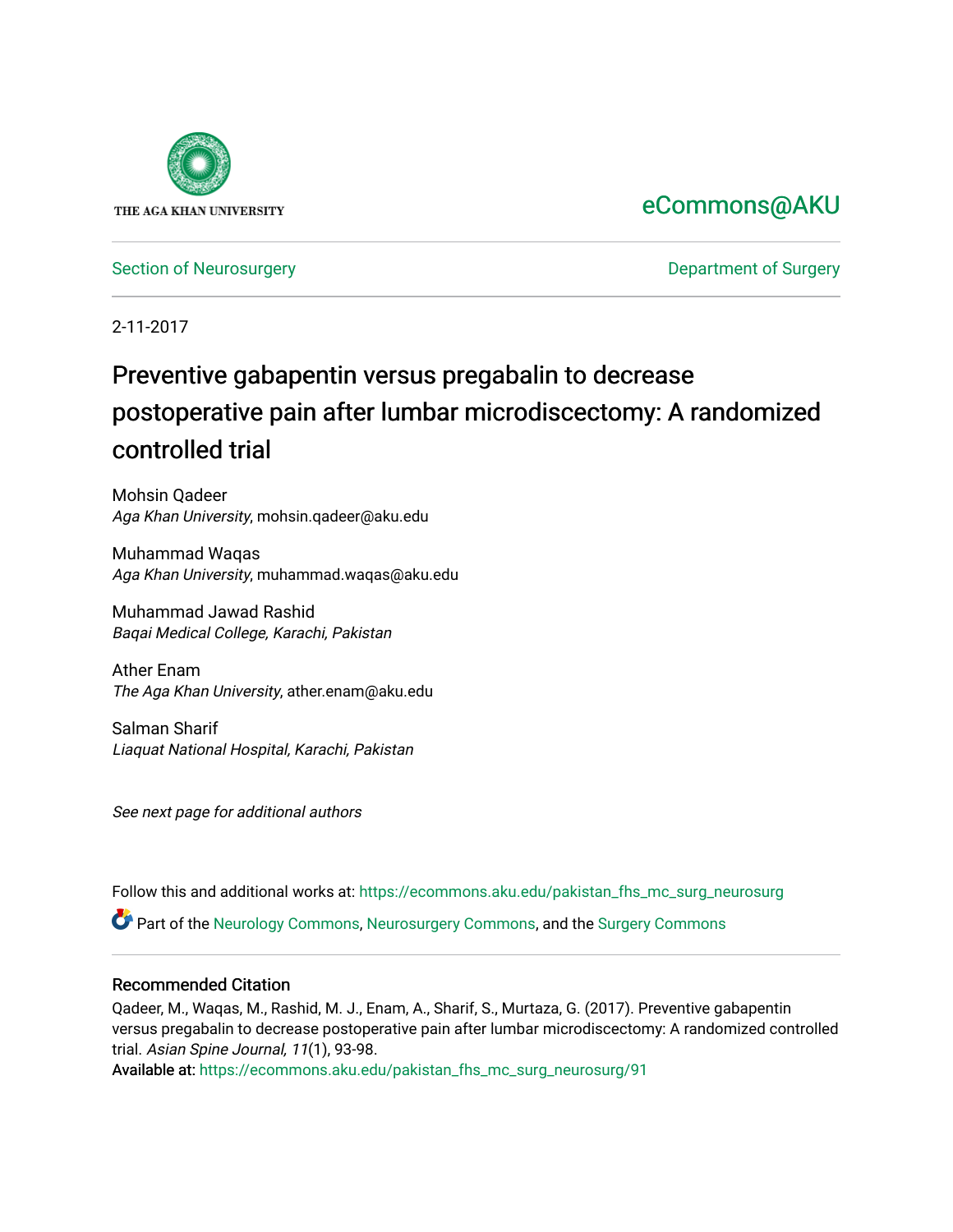#### Authors

Mohsin Qadeer, Muhammad Waqas, Muhammad Jawad Rashid, Ather Enam, Salman Sharif, and Ghulam Murtaza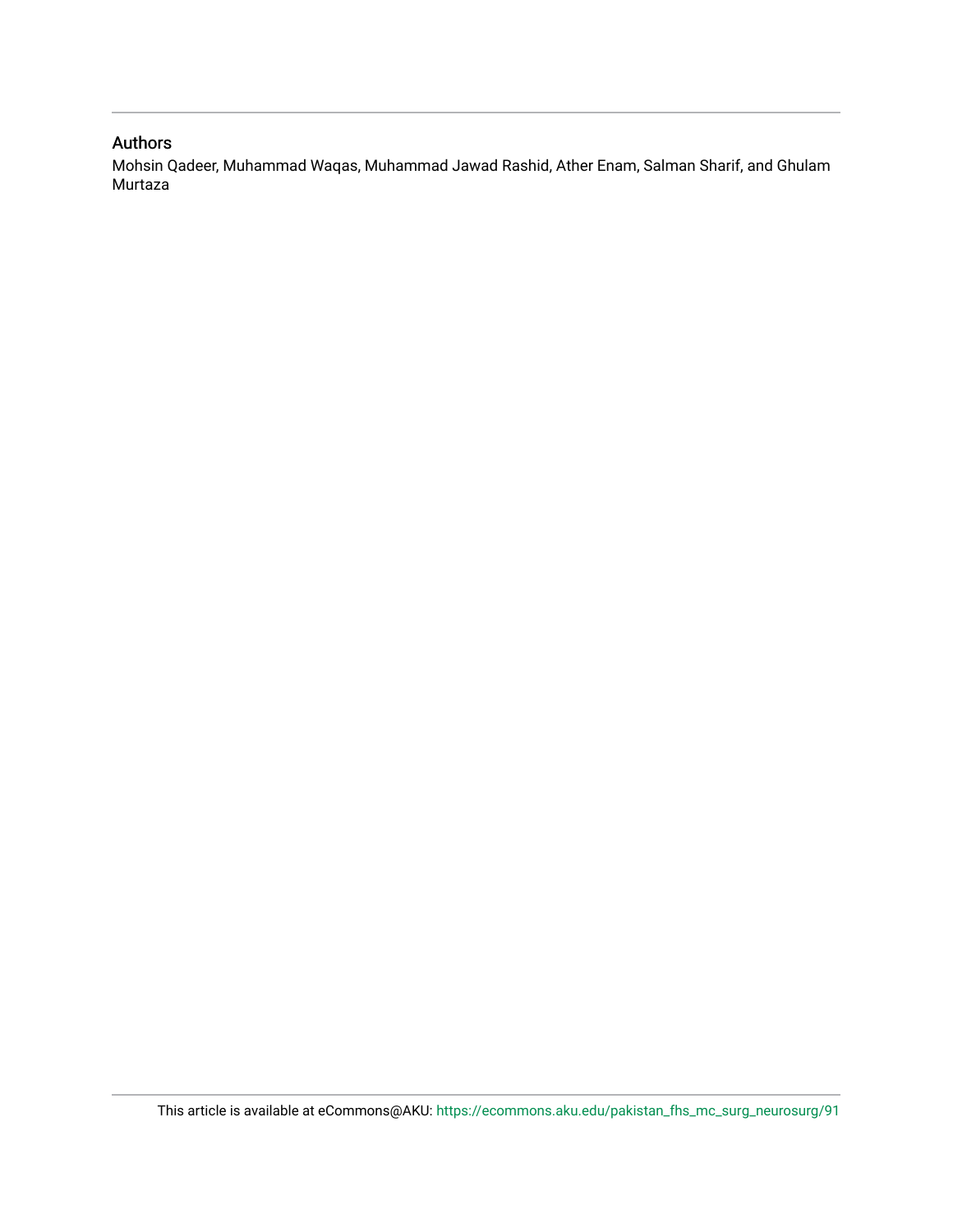# Preventive Gabapentin versus Pregabalin to Decrease Postoperative Pain after Lumbar Microdiscectomy: A Randomized Controlled Trial

Mohsin Qadeer $^{\rm l}$ , Muhammad Waqas $^{\rm l}$ , Muhammad Jawad Rashid $^{\rm 2}$ , Syed Ather Enam<sup>1</sup>, Salman Sharif<sup>3</sup>, Ghulam Murtaza<sup>4</sup>

> *1 The Aga Khan University Hospital, Karachi, Pakistan <sup>2</sup> Baqai Medical College, Karachi, Pakistan <sup>3</sup> Liaquat National Hospital, Karachi, Pakistan <sup>4</sup> Patel Hospital, Karachi, Pakistan*

**Study Design:** Randomized controlled trial.

**Purpose:** The purpose of this study was to compare pregabalin and gabapentin for mean postoperative visual analog score (VAS) for pain in patients undergoing single-level lumbar microdiscectomy for intervertebral disc prolapse at a tertiary care hospital.

**Overview of Literature:** Pregabalin has a superior pharmacokinetic profile and analgesic effect at lower doses than gabapentin; however, analgesic efficacy must be established during the perioperative period after lumbar spine surgery.

**Methods:** This randomized controlled trial was carried out at our institute from February to October 2011 on 78 patients, with 39 participants in each study group. Patients undergoing lumbar microdiscectomy were randomized to group A (gabapentin) or group B (pregabalin) and started on trial medicines one week before surgery. The VAS for pain was recorded at 24 hours and one week postoperatively.

**Results:** Both groups had similar baseline variables, with mean ages of 42 and 39 years in groups A and B, respectively, and a majority of male patients in each group. The mean VAS values for pain at 24 hours for gabapentin vs. pregabalin were comparable (1.97±0.84 vs. 1.6 $\pm$ 0.87, respectively;  $p$ =0.087) as were the results at one week after surgery (0.27 $\pm$ 0.45 vs. 0.3 $\pm$ 0.46, respectively;  $p$ =0.79). None of the patients required additional analgesia postoperatively. After adjusting for age and sex, the VAS value for group B patients was 0.028 points lower than for group A patients, but this difference was not statistically significant (p=0.817, R<sup>2</sup>=0.018).

**Conclusions:** Pregabalin is equivalent to gabapentin for the relief of postoperative pain at a lower dose in patients undergoing lumbar microdiscectomy. Therefore, other factors, such as dose, frequency, cost, pharmacokinetics, and side effects of these medicines, should be taken into account whenever it is prescribed.

**Keywords:** Intervertebral disc displacement; Lumbar vertebrae; Pregabalin; Gabapentin; Postoperative pain

### **Introduction**

only affects patient satisfaction but also the morbidity and length of hospital stay [1-3]. Prevention and treatment of postoperative pain continue to be major challenges in

Effective pain control after major surgical procedures not

Received May 20, 2016; Revised Jul 10, 2016; Accepted Jul 22, 2016 Corresponding author: Ghulam Murtaza Consultant in General Surgery, Patel Hospital, Gulshan-e-Iqbal, Karachi, Pakistan Tel: +923043546377, E-mail: shaikh.murtaza@outlook.com



Copyright © 2017 by Korean Society of Spine Surgery<br>This is an Open Access article distributed under the terms of the Creative Commons Attribution Non-Commercial License (http://creativecommons.org/licenses/by-nc/4.0/)<br>whi Asian Spine Journal • pISSN 1976-1902 eISSN 1976-7846 • www.asianspinejournal.org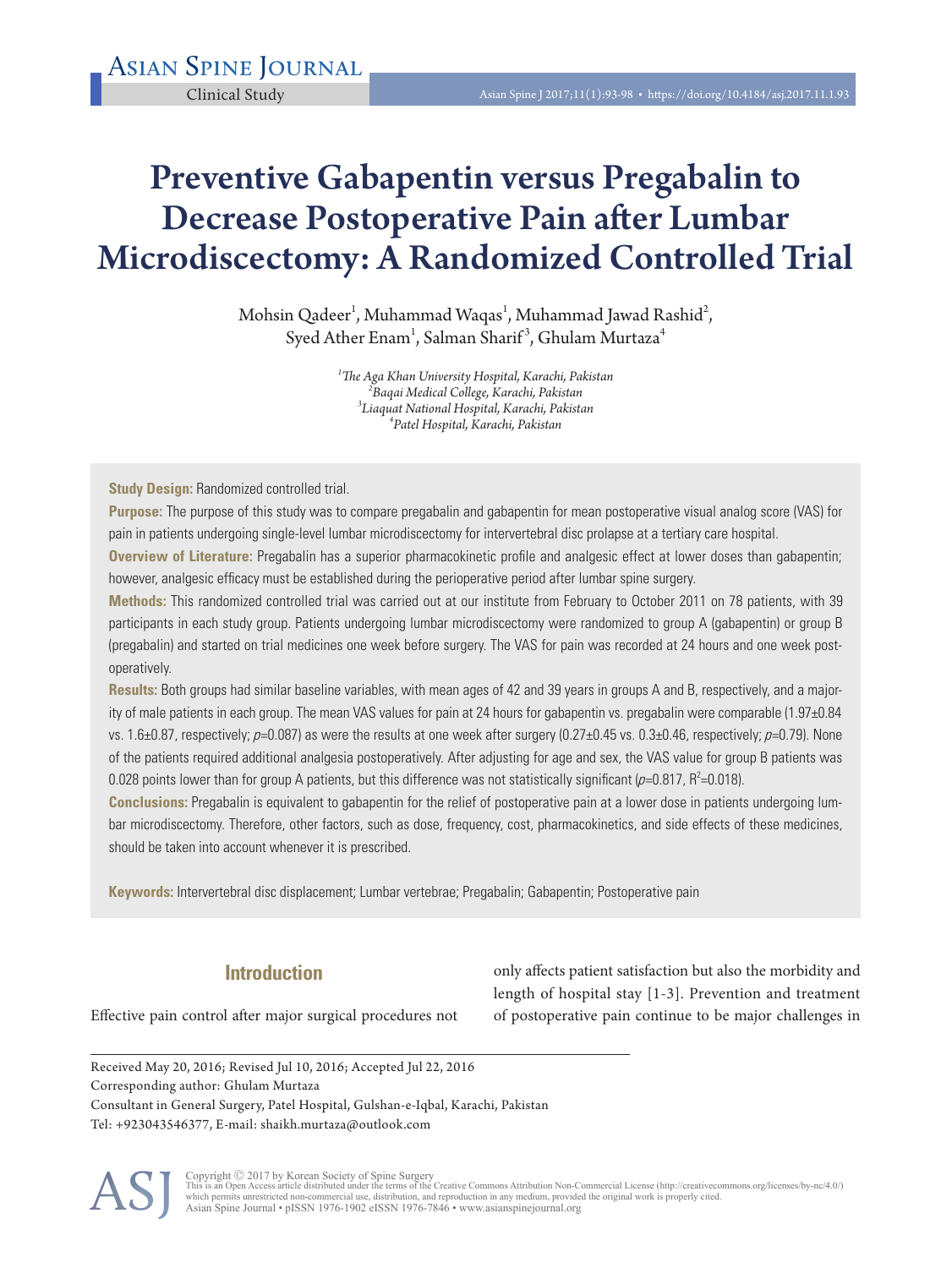postoperative care for humanitarian, ethical, and medical reasons [4]. One of the most important predictors of chronic postoperative pain is the severity of acute postoperative pain [5].

Despite major advancements in the understanding of pain and its control, almost 80% patients still experience significant postoperative pain [6]. The risk of inappropriate pain control is especially high in patients undergoing surgery for chronic low back pain, who often develop tolerance to strong analgesics [7]. The use of multimodal treatments has reduced the side effects and doses required for adequate analgesia [8-10]. Multiple mechanisms suggest that a combination of different analgesics will reduce side effects and opioid dependence and will synergistically enhance analgesia [8].

Pregabalin is a structural analog of gamma-aminobutyric acid (GABA) and shares some characteristics with its precursor gabapentin. Its mechanism of action is the same as gabapentin, but it has a superior pharmacokinetic profile [11]. Its efficacy for the treatment of acute pain is similar to that of gabapentin; however, it has greater bioavailability, linear pharmacokinetics, requires lower dose titration, and has a shorter time required to achieve an optimal analgesic effect [12,13]. Although structurally similar to gabapentin, pregabalin has greater analgesic efficacy in rodent models of neuropathic pain [14,15] with lower intersubject variability. Pregabalin also appears to be more effective for the control of acute nociceptive pain after surgery and the reduction of both opioid dependence and anxiety [16,17]. In previous studies, the visual analog score (VAS) values for pain 24 hours after surgery for gabapentin versus pregabalin were 3.6±1.4 [18] versus 1.73±2.02 [19] (mean±standard deviation).

A few studies have addressed the use of pregabalin as part of an analgesic regimen for lumbar spine surgery specifically. However, pregabalin was either compared to placebo or there were limitations in the study design, according to the pharmacological properties of the drugs, i.e., the drug was used just before the surgery, but it requires at least a week to yield effective analgesia [20]. Thus, interventional drugs should be administered one week prior to surgery for maximal benefit at the time of surgery.

Because the preventive use of GABA analogs before surgery reduces both side effects and the need for postoperative analgesia, both gabapentin and pregabalin should be compared in the same study to determine the drug with the more favorable outcome (better safety and pharma-

cokinetic profiles) based on valid evidence. Therefore, we intended to compare lower doses of pregabalin to gabapentin in terms of the mean VAS value for postoperative pain in patients undergoing single-level lumbar microdiscectomy for intervertebral disc prolapse at a tertiary care hospital. We hypothesized that the pain in the pregabalin group would be less than that in the gabapentin group.

#### **Materials and Methods**

This parallel-group, single-blinded, randomized controlled trial was conducted by the department of neurosurgery, Aga Khan University Hospital, from February to October 2011, and included 78 patients who underwent lumbar microdiscectomy. The Ethical Review Committee (173-SUR-ERC-10) approved this study (Registered at Clinical Trials.gov [NCT02120703]). Patients between 30 and 60 years of age who underwent elective lumbar microdiscectomy for intervertebral disc prolapse were randomized to either group A (gabapentin, trade name: neogab, Hilton Pharma, Pakistan) or group B (pregabalin, trade name: zeegap, Hilton Pharma, Karachi, Pakistan) using a computer-generated table for the desired sample size. To reduce confounding effects, we excluded patients with the following: (1) microdiscectomy at two or more vertebral levels, (2) use of instrumentation (e.g., pedicle screw fixation, hooks, etc.), (3) history of steroids or alcohol use, (4) multiple comorbidities (e.g., renal failure, chronic liver disease, etc.), (5) use of anticonvulsant drugs, (6) spinal deformity, (7) obesity (body mass index >30), (8) inability to understand and respond to the VAS, and (9) known allergy to GABA analogs.

We calculated sample size using World Health Organization software that employed the formula for hypothesis testing of two population means (one-sided). In previous studies, the VAS values for pain 24 hours after surgery for gabapentin versus pregabalin were 3.6±1.4 [18] versus 1.7±2.02 [19] (mean±standard deviation). At a 5% level of significance and a 99% power, a sample size of 36 was required for each intervention arm. With an expected dropout rate of 10% (three subjects per group), 39 patients were enrolled per group.

Informed consent was obtained in the preoperative clinic upon registration of the patient for surgery. A computer-generated randomization sequence was generated by a statistician. Patients were administered pregabalin or gabapentin one week before surgery at doses of 75 mg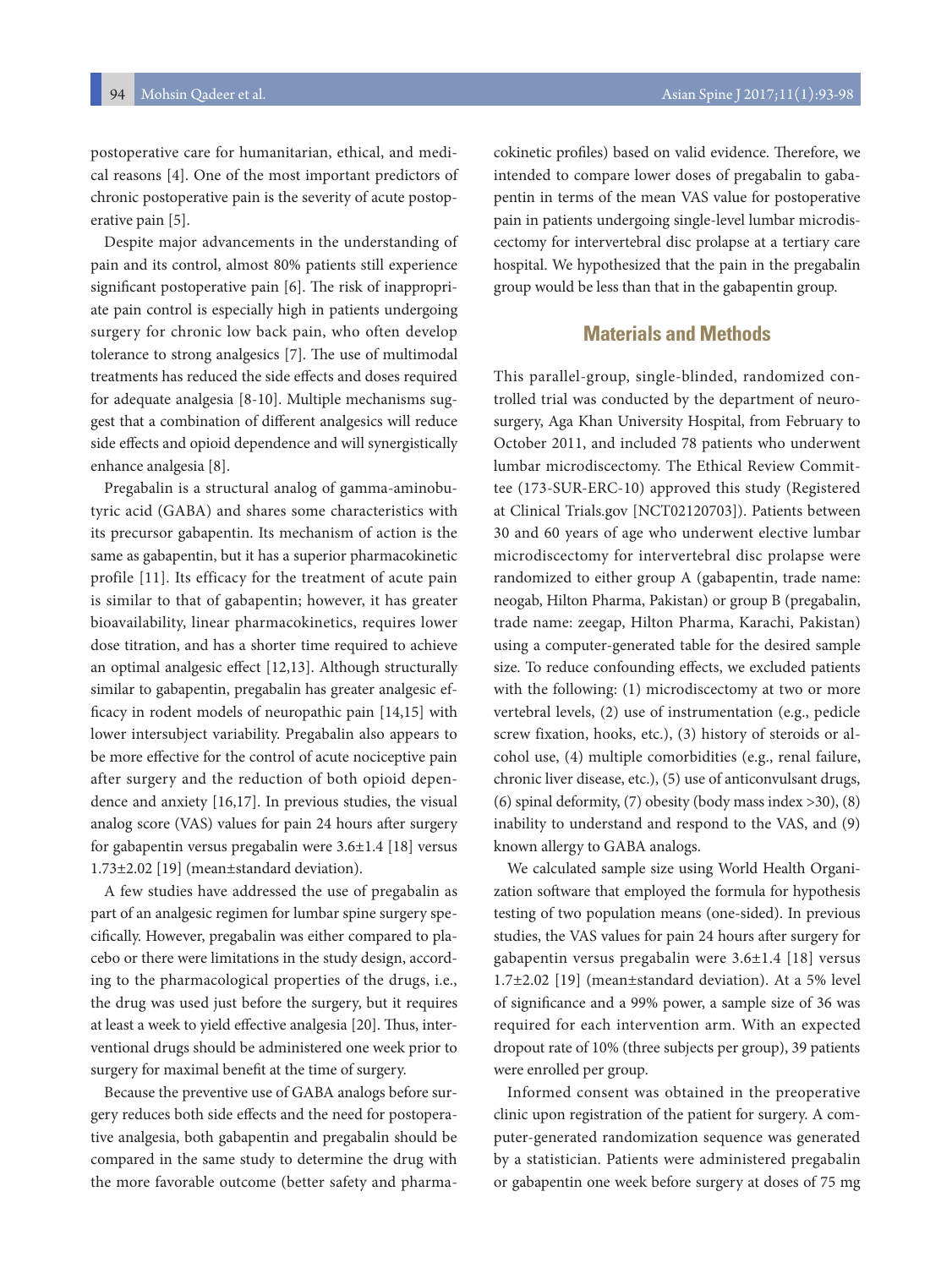and 200 mg twice daily, respectively. Two weeks' worth of medication was supplied by the research team in a sealed opaque envelope with the randomization number written on it. Trial medicines were continued postoperatively, along with tramadol (50 mg, three times a day), 500 mg paracetamol+pseudoephedrine (one tablet, three times a day) and ibuprofen (400 mg, three times a day). Patients were also offered morphine as patient-controlled intermittent analgesia (PCIA); any additional analgesia used in 24 hours in the form of PCIA was recorded (effect modifier).

Lumbar microdiscectomy was performed by a single surgeon. Postoperatively, all patients were mobilized after 24 hours with the help of a physiotherapist and ambulated at least 15–20 meters. Immediately thereafter, patients were approached by a registered nurse to register the VAS value for pain. The nurse was unaware of the trial medicine and hypothesis. Patients were discharged on the second postoperative day, prescribed the same medications mentioned above, and followed up in the clinic after one week. Patient was mobilized in the clinic and VAS was recorded by a registered nurse. Patients were discharged from the trial thereafter, and medications were continued at the discretion of the primary surgeon.

SPSS ver. 16 (SPSS Inc., Chicago, IL, USA) was used for data analysis. Continuous variables (i.e., age, pain score, and postoperative analgesia consumption) were reported as the mean±standard deviation. Categorical variables (i.e., sex) were reported as proportions. Outcomes (i.e., VAS values after 1 day and 1 week) were compared between the groups by the student's *t*-test. Confounding and effect modifying variables (i.e., age, sex, and amount of additional analgesia needed) were analyzed by multiple linear regression. *p*-values less than 0.05 were considered statistically significant.

#### **Results**

A total of 122 patients were evaluated, and 78 patients were enrolled in the study. There were 39 participants in each group (Fig. 1). Both groups were comparable for baseline demographic variables (Table 1).

The mean VAS values for pain for both groups were comparable, both 24 hours and one week after surgery (24 hours: 1.97±0.84 vs. 1.6±0.87, *p*=0.087 and 1 week: 0.27±0.45 vs. 0.3±0.46, *p*=0.79, respectively) (Table 2). No patient required additional analgesia postoperatively. Patients in group A reported increased thirst compared



**Fig. 1.** Flow diagram of participants.

|  | <b>Table 1.</b> Baseline comparison of variables |  |
|--|--------------------------------------------------|--|
|  |                                                  |  |
|  |                                                  |  |

| Variable                  | Gabapentin<br>$(n=39)$ | Pregabalin<br>$(n=39)$ |
|---------------------------|------------------------|------------------------|
| Age                       | $42 + 8.9$             | $39+12$                |
| Sex                       |                        |                        |
| Female                    | 12 (30)                | 10(25)                 |
| Male                      | 27(70)                 | 29(75)                 |
| Body mass index           | $26.8 + 2.9$           | $27.1 \pm 1.9$         |
| Comorbids                 |                        |                        |
| Diabetes mellitus         | 4(10.2)                | 5(12.8)                |
| Hypertension              | 5(12.8)                | 3(7.6)                 |
| COPD                      | 1(2.5)                 | 1(2.5)                 |
| Others                    | 3(7.6)                 | 4(10.2)                |
| Duration of symptoms (wk) | $6.7 + 2.9$            | $7.3 \pm 3.5$          |

Values are presented as number (%).

COPD, chronic obstructive pulmonary disease.

to those in group B; otherwise, no adverse effects were reported by the research participants.

The multivariable linear regression model of the VAS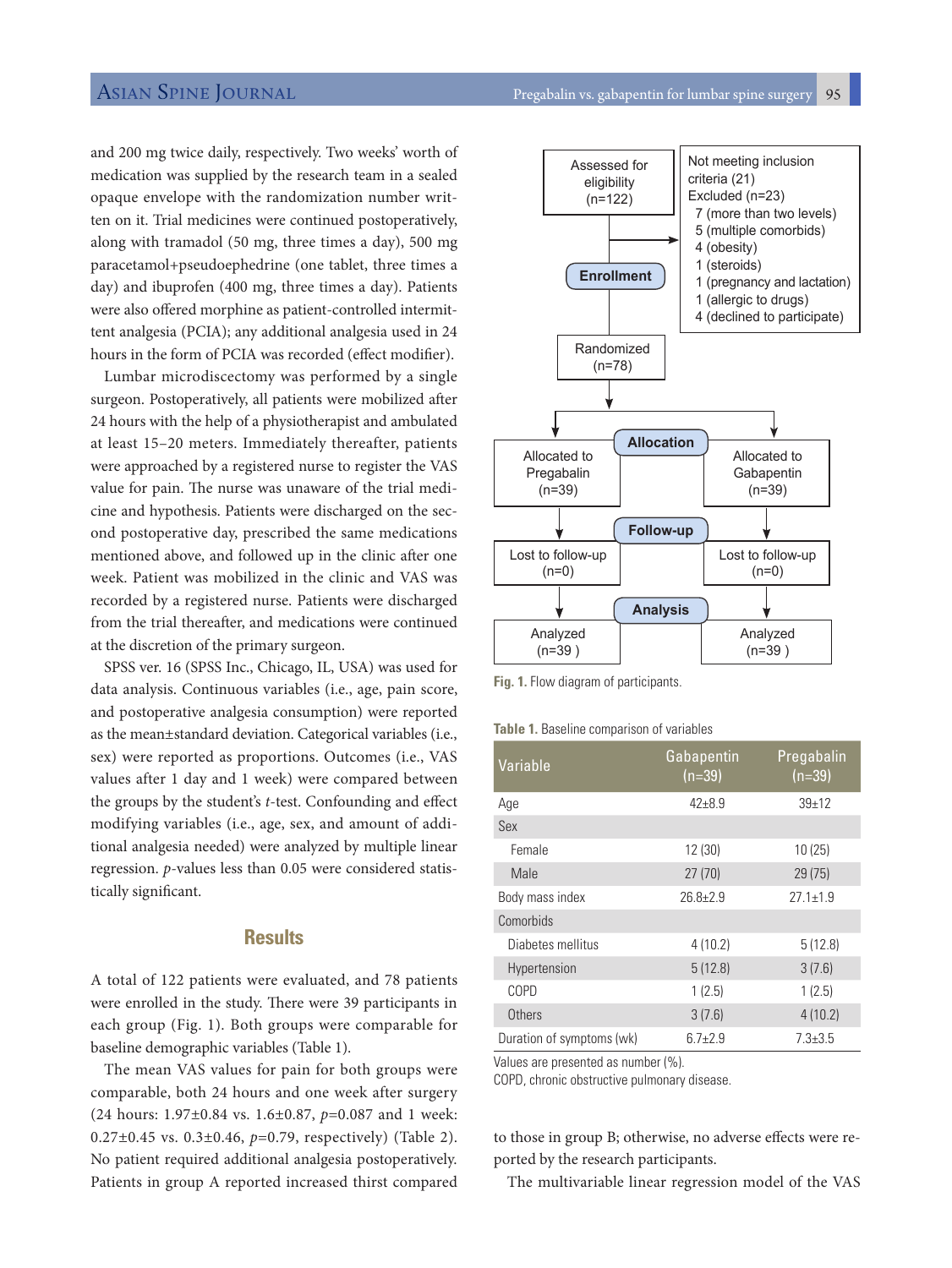#### **Table 2.** Outcome variables

| <b>Outcome</b>  | Gabapentin    | Pregabalin,    | <i>p</i> -value |
|-----------------|---------------|----------------|-----------------|
| VAS at 24 hours | $1.97 + 0.84$ | $1.6 + 0.87$   | $0.087a}$       |
| VAS at 1 week   | $0.27 + 0.45$ | $0.3 \pm 0.46$ | 0.79            |

Values are presented as number (%).

VAS, visual analog score.

a)Student's t-test.

for pain at 1 week consisted of the main exposure (intervention) and covariates (age and sex). After adjusting for age and sex, the VAS value for group B patients was 0.028 points lower than that for the group A patients, but this difference was not statistically significant (*p*=0.817,  $R^2$ =0.018).

#### **Discussion**

This randomized controlled trial compared pregabalin and gabapentin for mean postoperative pain in patients undergoing single-level lumbar microdiscectomy for intervertebral disc prolapse. We found that both drugs were equivalent; thus, we failed to prove our hypothesis that the pain in the pregabalin group would be less than that in the gabapentin group.

The concept of multimodal pain management, that is, the reduction of adverse effects due to lower doses of pain medications, has evolved over time [21]. After spinal surgery, opioids and nonsteroidal anti-inflammatory drugs have been the standards of treatment. The use of these drugs at high doses, however, has been associated with side effects, like drowsiness, constipation, urinary retention, etc. [10,21], which has led to the popularity and frequent use of newer, anticonvulsant therapies [22].

Pregabalin and its precursor, gabapentin, are analogs of the inhibitory neurotransmitter, GABA. These compounds have anticonvulsant, antihyperalgesic, and anxiolytic effects, and both bind to the alpha 2-delta (α2-δ) subunit of presynaptic, voltage-gated calcium channels. The probable mechanism of action of pregabalin/gabapentin is to reduce the release of excitatory neurotransmitters (e.g., glutamate, substance P, calcitonin, noradrenaline, generelated peptide) by inhibiting calcium influx via calcium channels [23].

The pharmacological properties of pregabalin, however, are not identical to those of gabapentin. Although structurally similar to gabapentin, pregabalin has greater analgesic efficacy. Pregabalin is pharmacologically superior to gabapentin due to its higher bioavailability (90% vs. 33%– 66%), more rapid absorption (peak plasma level: 1 hour vs. 3–4 hours), and linear increase in plasma concentrations when its dose is increased [11]. The lower doses of pregabalin required for its analgesic effect, compared to gabapentin, result in better tolerance and fewer side effects, making its use more advantageous. Although not a part of this study, the observation was made that, even at these low doses, patients on gabapentin complained of thirst. No major side effects were reported by patients in the pregabalin group at these doses; however, the sample size in our study is too small to make conclusions about the side effect profile.

Multiple studies have shown the beneficial effects of pregabalin and gabapentin administered just before surgery, compared to their postoperative administration [19]. The CSF levels of pregabalin required to elicit the desired amount of pain reduction may require from 6 hours to one week after oral administration [24] and the beneficial pain controlling effects may take up to 1 week. We thus designed our study to administer pregabalin to patients at least one week before surgery, so as to obtain its maximum analgesic effects. We also used a lower dose of pregabalin to decrease any possible side effects. The analgesic activity and opioid-sparing effects of pregabalin are negligibly affected by doses of either 300 or 600 mg, as shown previously by Apfelbaum et al. [6].

The immediate postoperative period is the most painful for patients undergoing microdiscectomy, a procedure that usually lasts 1–2 hours [25-28]; optimal CSF concentrations of drug may not be available during this most immediate and painful period for the patient [24]. In our study, we prescribed lower doses of both pregabalin and gabapentin than those used in previous studies, but the VAS values for pain 24 hours after surgery were comparable to those reported in the literature [29]. Similarly, both drugs provided comparable pain relief.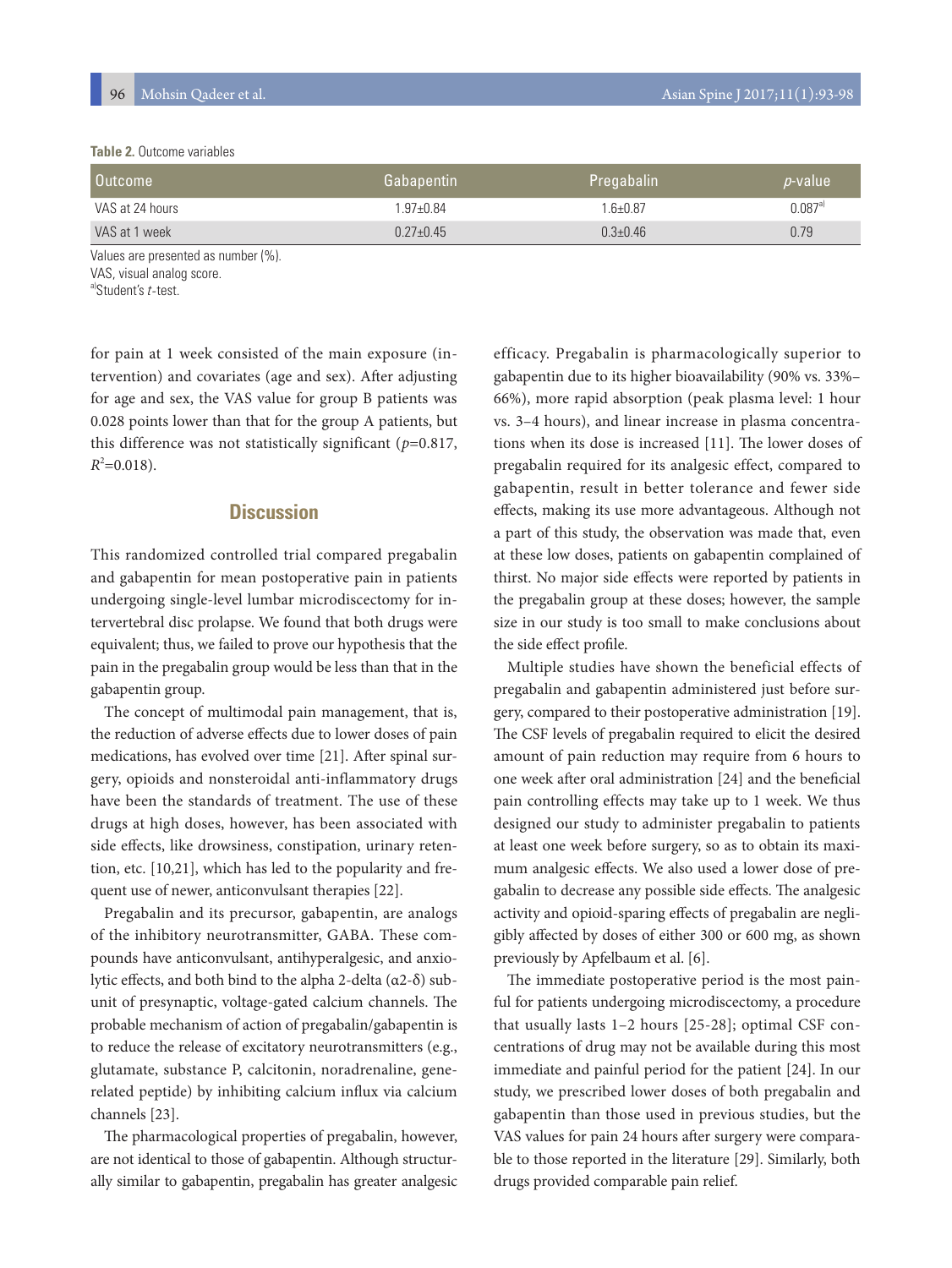We used the VAS to record postoperative pain control, as it has been shown to be a reliable, reproducible, and comparable objective scoring system by a number of investigators. It is considered the standard measurement tool for recording the extent of pain control. No patients required additional analgesia postoperatively, and no PCIA was used by any patient. This fact might contribute to the quality of the study, as the masking effects of morphine on analgesia and side effects were removed. The weakness of our study is that it lacked a placebo arm, which may have clarified any interactions between the drugs used in this study.

#### **Conclusions**

Preventive use of low-dose pregabalin is equivalent to that of gabapentin for the relief of postoperative pain in patients undergoing spine surgery. Therefore, we recommend the preferential use of pregabalin over gabapentin based on its superior pharmacokinetics and pharmacodynamics.

#### **Conflict of Interest**

No potential conflict of interest relevant to this article was reported.

#### **References**

- 1. Blumenthal S, Borgeat A, Nadig M, Min K. Postoperative analgesia after anterior correction of thoracic scoliosis: a prospective randomized study comparing continuous double epidural catheter technique with intravenous morphine. Spine (Phila Pa 1976) 2006; 31:1646-51.
- 2. Feldstein G, Ramanathan S. Obstetrical lumbar epidural anesthesia in patients with previous posterior spinal fusion for kyphoscoliosis. Anesth Analg 1985; 64:83-5.
- 3. Fisher CG, Belanger L, Gofton EG, et al. Prospective randomized clinical trial comparing patient-controlled intravenous analgesia with patient-controlled epidural analgesia after lumbar spinal fusion. Spine (Phila Pa 1976) 2003;28:739-43.
- 4. Kehlet H. Multimodal approach to control postoperative pathophysiology and rehabilitation. Br J Anaesth 1997;78:606-17.
- 5. Perkins FM, Kehlet H. Chronic pain as an outcome of surgery: a review of predictive factors. Anesthesiology 2000;93:1123-33.
- 6. Apfelbaum JL, Chen C, Mehta SS, Gan TJ. Postoperative pain experience: results from a national survey suggest postoperative pain continues to be undermanaged. Anesth Analg 2003;97:534-40.
- 7. Kumar RJ, Menon KV, Ranjith TC. Use of epidural analgesia for pain management after major spinal surgery. J Orthop Surg (Hong Kong) 2003;11:67-72.
- 8. Kehlet H, Dahl JB. The value of "multimodal" or "balanced analgesia" in postoperative pain treatment. Anesth Analg 1993;77:1048-56.
- 9. Acute pain management: operative or medical procedures and trauma, Part 2. Agency for Health Care Policy and Research. Clin Pharm 1992;11:391-414.
- 10. Dickenson AH. Neurophysiology of opioid poorly responsive pain. Cancer Surv 1994;21:5-16.
- 11. Ben-Menachem E. Pregabalin pharmacology and its relevance to clinical practice. Epilepsia 2004;45 Suppl 6:13-8.
- 12. Morello CM, Leckband SG, Stoner CP, Moorhouse DF, Sahagian GA. Randomized double-blind study comparing the efficacy of gabapentin with amitriptyline on diabetic peripheral neuropathy pain. Arch Intern Med 1999;159:1931-7.
- 13. Sabatowski R, Galvez R, Cherry DA, et al. Pregabalin reduces pain and improves sleep and mood disturbances in patients with post-herpetic neuralgia: results of a randomised, placebo-controlled clinical trial. Pain 2004;109:26-35.
- 14. Frampton JE, Foster RH. Pregabalin: in the treatment of postherpetic neuralgia. Drugs 2005;65:111-8.
- 15. Frampton JE, Scott LJ. Pregabalin: in the treatment of painful diabetic peripheral neuropathy. Drugs 2004; 64:2813-20.
- 16. Feltner DE, Crockatt JG, Dubovsky SJ, et al. A randomized, double-blind, placebo-controlled, fixeddose, multicenter study of pregabalin in patients with generalized anxiety disorder. J Clin Psychopharmacol 2003;23:240-9.
- 17. Pande AC, Feltner DE, Jefferson JW, et al. Efficacy of the novel anxiolytic pregabalin in social anxiety disorder: a placebo-controlled, multicenter study. J Clin Psychopharmacol 2004;24:141-9.
- 18. Pandey CK, Navkar DV, Giri PJ, et al. Evaluation of the optimal preemptive dose of gabapentin for